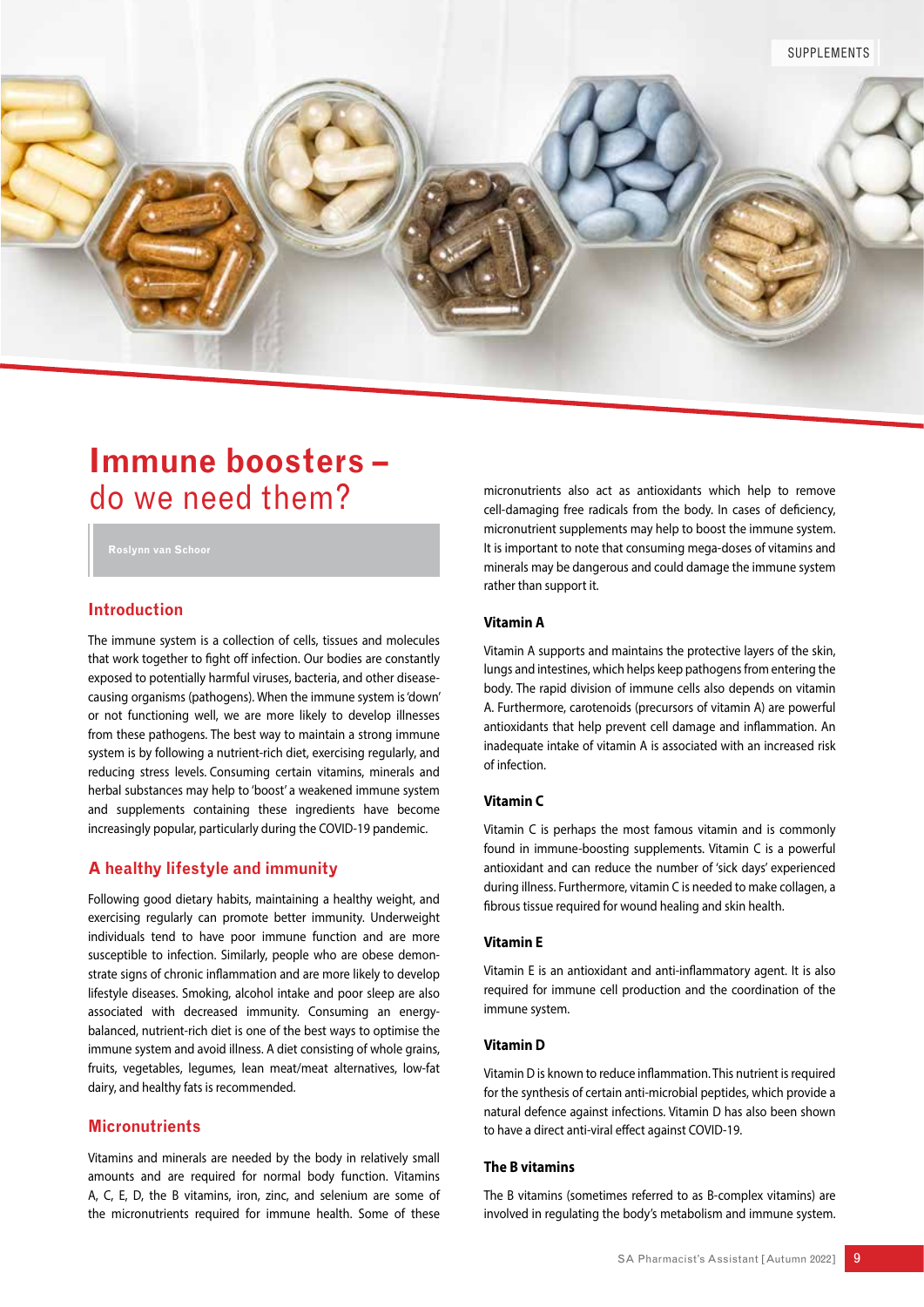# SUPPLEMENTS

Most B vitamins have antioxidant and anti-inflammatory properties. Vitamin B6 is involved in immune responses while vitamin B12 and B9 (folate) are essential for immune cell production.

#### **Iron**

Iron forms a major part of red blood cells and is important for multiple body functions. Iron deficiency is common amongst children and pre-menopausal women and is linked to poor immune function.

### **Zinc**

Zinc is a popular addition to immune-boosting supplements. It acts on both the immune responses and helps to maintain the immune cells in the intestine. Zinc deficiency is linked to increased risk of viral, bacterial, and fungal infections.

### **Selenium**

Selenium deficiency is linked to an increased risk of respiratory infection. It is involved in immune responses and is a powerful antiinflammatory and antioxidant.

# **The role of nutraceuticals**

A nutraceutical is defined as a product obtained from food (e.g., herbs or plants) that is sold in a medical form (e.g., pills, powders). Since the emergence of the COVID-19 pandemic, significant research has gone into the use of such products for strengthening the immune system.

### **Echinacea**

*Echinacea purpurea* is derived from a purple flower and has been shown to improve immunity by strengthening the immune response. Echinacea may help to reduce the symptoms and duration of viral infections in those with impaired immune systems.

### **Ginger**

Ginger is a powerful antioxidant and anti-inflammatory. It may help to treat illness and boost immunity in immune-compromised individuals.

### **L-lysine**

L-lysine is an essential amino acid (building block for protein synthesis). It is essential because it cannot be synthesised by the body and needs to be taken in through dietary sources (e.g., meat and dairy). L-lysine is needed for immune cell synthesis and assists with the rapid response of the immune system when a pathogen invades the body. It may also help to support zinc in strengthening the immune response.

### **L-glutamine**

L-glutamine is a conditionally essential amino acid, which means that it only becomes essential when the body is under stress (e.g., illness). L-glutamine supplementation may help to boost the immune system and strengthen the immune cells of the gut.

### **Rooibos**

Rooibos is a herb used for centuries and is a favourite tea amongst South Africans. Rooibos has displayed anti-inflammatory and

### **Flavonoids**

Flavonoids are compounds mostly found in plants which we naturally obtain by eating fruits and vegetables. There are around 6 000 varieties of flavonoids, and they are found in foods such as onions, apples, berries, kale, red wine, legumes, citrus, cocoa, and tea. Flavonoids are well-known for their antioxidant properties that may protect against illness.

### **Bromelain**

Bromelain is a complex enzyme naturally found in pineapple. It has been used for centuries in medicines and has well-recognised anti-inflammatory properties. It also helps prevent blood clots and assists with wound healing.

# **Products on the shelf**

| <b>Ingredient</b>            | <b>Products containing ingredient</b>                                                                            |
|------------------------------|------------------------------------------------------------------------------------------------------------------|
| Vitamin A                    | Most multivitamins – Boost, Linctagon, LungShield,<br>Nativa Immune Complex, Viral Guard                         |
| Vitamin C                    | Most multivitamins – Boost, Efferflu C, Linctagon,<br>LungShield, Nativa Immune Complex, Viral Guard,<br>Zinplex |
| <b>Vitamin F</b>             | Most multivitamins - Boost, Nativa Immune<br>Complex, Viral Guard                                                |
| Vitamin D                    | Most multivitamins – Boost, Efferflu C, LungShield,<br>Viral Guard, Zinplex                                      |
| <b>B-complex</b><br>vitamins | Most multivitamins - Boost, LungShield, Viral Guard                                                              |
| Iron                         | Most multivitamins - Boost, Efferflu C, Viral Guard                                                              |
| 7inc                         | Most multivitamins – Efferflu C, Linctagon,<br>LungShield, Nativa Immune Complex, Zinplex                        |
| Selenium                     | Most multivitamins - Nativa Immune Complex, Viral<br>Guard, Zinplex                                              |
| <b>Fchinacea</b>             | Echinaforce, Efferflu C, LungShield, Viral Guard                                                                 |
| Ginger                       | LungShield                                                                                                       |
| L-lysine                     | Nativa Immune Complex                                                                                            |
| L-glutamine                  | Vitapro Immune Complete                                                                                          |
| Rooibos                      | Nativa Immune Complex                                                                                            |
| Flavonoids                   | LungShield                                                                                                       |
| <b>Bromelain</b>             | Linctagon                                                                                                        |

# **Conclusion**

A strong immune system is needed to fight off infection and illness. Following a nutritious diet, exercising regularly, and avoiding unhealthy habits are key to maintaining optimal immune function. Immune-boosting substances can help protect and regulate the immune system and may reduce the inflammation and cell-damage that occurs during illness.

### **Bibliography**

- Childs CE, Calder PC, Miles EA. Diet and immune function. Nutrients. 2019;11(8):1933. https://doi.org/10.3390/nu11081933.
- Cruzat V, Rogero MM, Keane KN, Curi R, Newsholme P. Glutamine: Metabolism and immune function, supplementation and clinical translation. Nutrients. 2018;10(11):1564. https://doi.org/10.3390/nu10111564.
- Declerck K, Novo CP, Grielens L, et al. *Echinacea purpurea* (L.) Moench treatment of